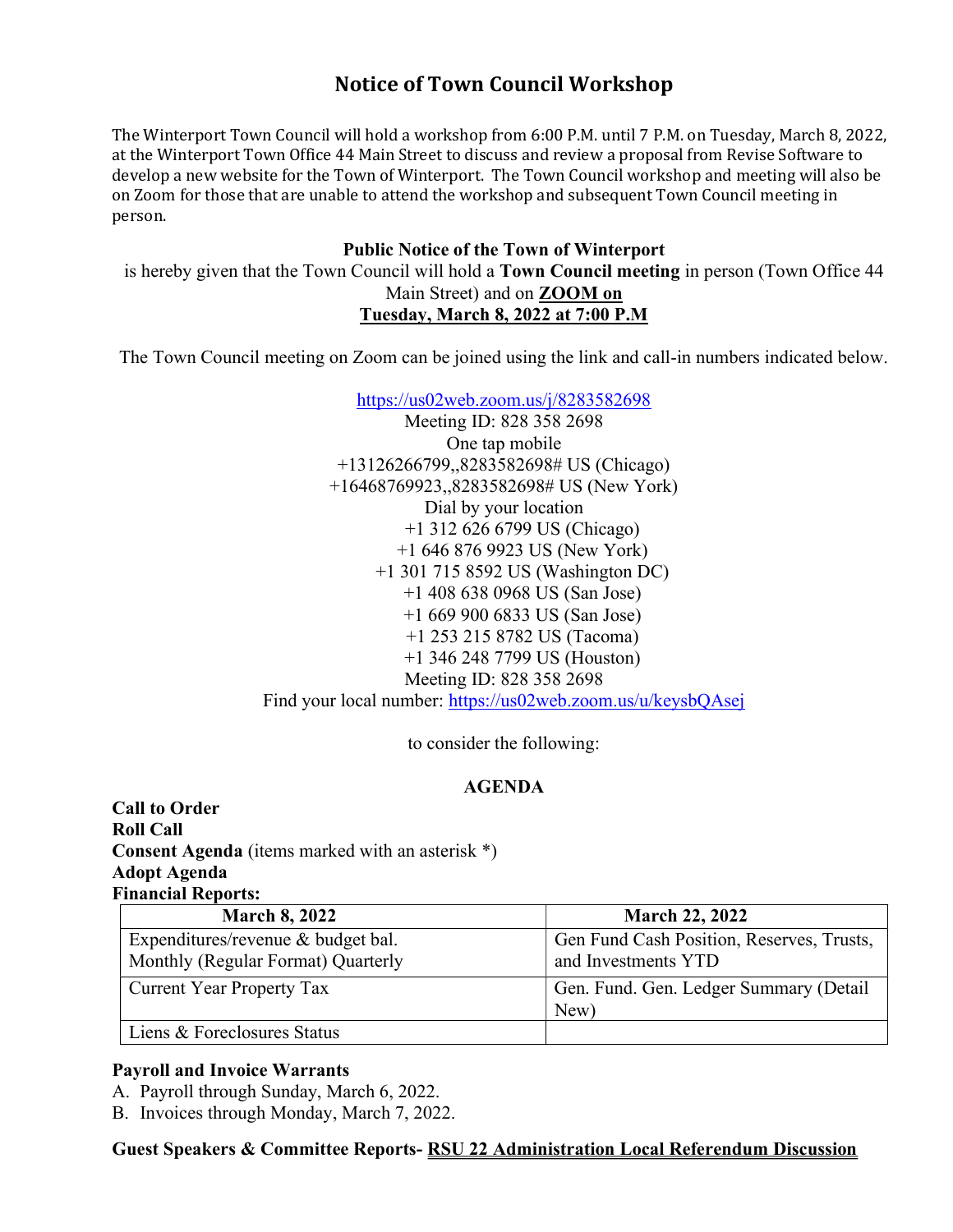# Input from Citizens on Unscheduled Items-

## Town Manager Presentation- No Presentation

## Schedule of Meetings

A. March 22, 2022 & April 5, 2022\*

# Accept Minutes

A. Town Council Meeting Minutes of February 22<sup>nd</sup>, 2022

# Scheduled Items:

## A.) Old Business

- 1. Items Ready for Consideration-
- 2. Items Pending Further Actiona.) Purchase & Sale Agreement Defaults Account #430 b.) Draft RFP's-

# B.) New Business

- 1. Internet Accessibility Committee a.k.a. Broadband Committee Requests
	- a.) Authorization to apply for grants- Broadband Startup Grant
	- b.) Authorization to engage consultant to support planning activities
	- c.) Authorization to prepare and issue a Requests for Proposals for Broadband Expansion
	- d.) Request feedback on Interlocal Agreement & authorization to discuss with neighboring towns.
	- e.) Request town agreement to Maine Broadband Coalition Guiding Values
- 2. Findings and Order Pursuant to 17 M.R.S.A. §2851-2859
- 3. Real Estate Foreclosure Bid Property Information Packet

# Legal: None

## Appointments/Resignations:

- A. Resignations- No resignations
- B. Appointments- No appointments

## Correspondence/Significant Items

Outgoing- No outgoing

Incoming-

1. Brian Richardson- Email Correspondence

## Minutes/Agendas:

- 1. RSU 22 Budget Committee Meeting March 3, 2022 Agenda
- 2. Waldo County Commissioners Court Session Agenda March 3, 2022
- 3. Waldo County Commissioners Court Session Minutes October 21, 2021
- 4. Waldo County Commissioners Court Session Minutes February 3, 2022

## Communications:

- A. Town Manager's Report
- B. Response to Council Questions
- C. Council Comments